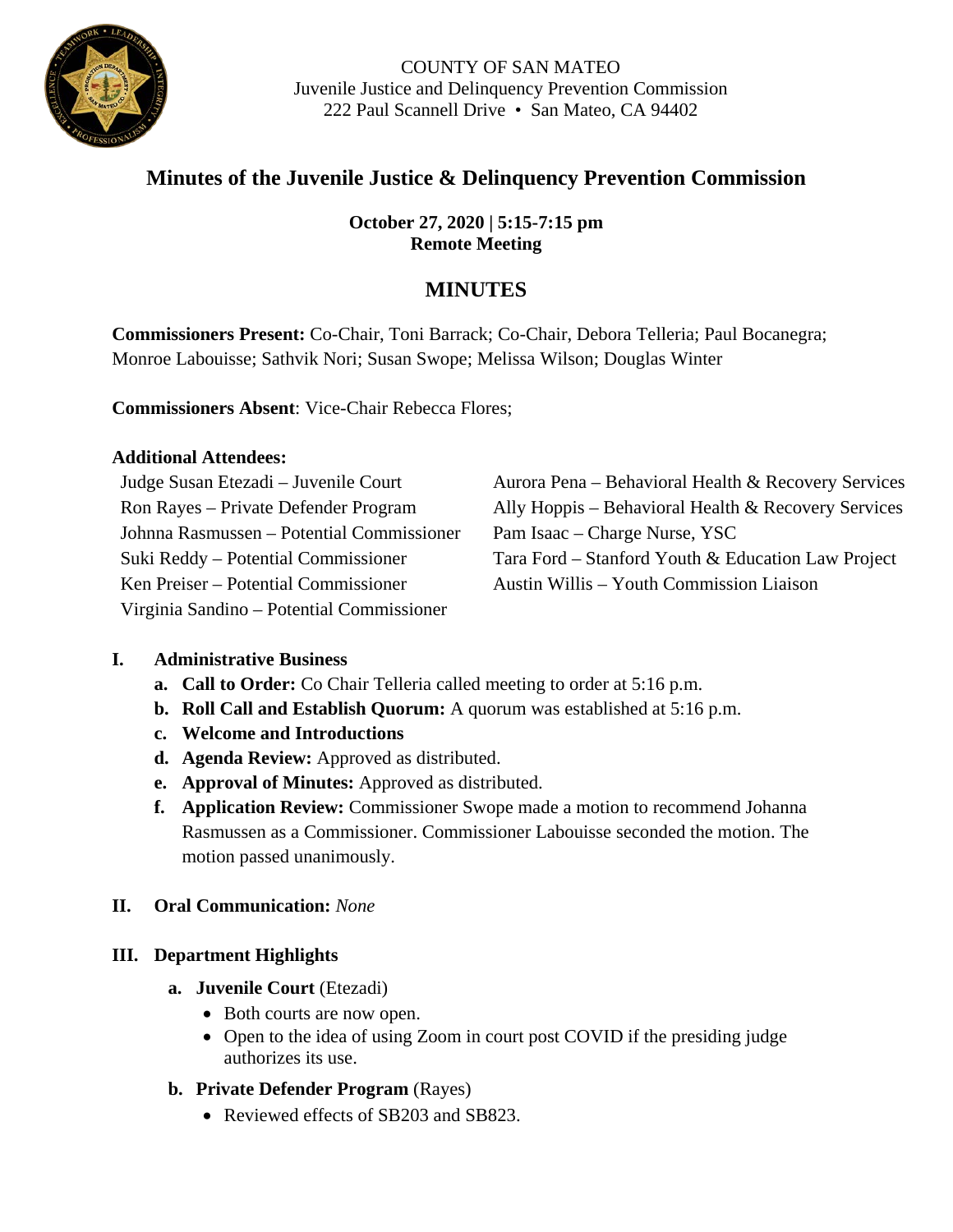

COUNTY OF SAN MATEO Juvenile Justice and Delinquency Prevention Commission 222 Paul Scannell Drive • San Mateo, CA 94402

## **c. Behavioral Health & Recovery Services** (Pena & Hoppis)

- Telework therapy session continues in the facility and in the community.
- GS are working hard to occupy youth with activities during COVID.

#### **d. Probation** (Barrack)

- Two youth were diagnosed with COVID during booking. One left the facility. The other joined the general population after two-week quarantine period and negative test. As a result, the health department has put the YSC is on a 28-day outbreak status.
- There are 14 youth in YSC (12 boys and two girls) and three girls at Camp Kemp.
- Youth will return to in-person learning in November.
- Contract with WhyTry? has been approved.
- Probation is reaching out to families to let them know about the free Ameelio app which allows them to send free cards and letters to their children.
- **e. Medical** (Isaac)
	- All youth have received their flu shots.

#### **IV. Inspections Update**

- **a.** The three school inspections were reviewed.
	- Commissioner Labouisse, moved to approve the YSC school inspection with the inclusion of the proofreading edits he forwarded and the edits Commissioner Wilson forwarded via email. The motion passed unanimously.
	- Commissioner Swope moved to approve the Canyon Oak school inspection. The motion passed unanimously.
	- Commissioner Wilson moved to approve the Camp Kemp school inspection. The motion passed unanimously.
- **b.** Camp Kemp and YSC final inspection reviews postponed until November.

#### **V. Strategic Project Milestone Reviews**

- **a. Develop Truancy Strategy** (Swope)
	- Have had one meeting since the last Commission meeting.
- **b. Parent Handbook** (Swope)
	- Ready for translation.
	- Other California JJC commissions have shown interest in our Parent Guidebook and will be able to adapt the guidebook for their use.
- **c. Describe Existing Transition Programs** (Labouisse, Telleria)
	- Continuing to interview key stakeholders.
	- Final report will be ready in November.
- **d. Marketing Strategy** (Barrack, Nori)
	- Introductory packet is complete and will be distributed to the Commission. Website improvements are complete.